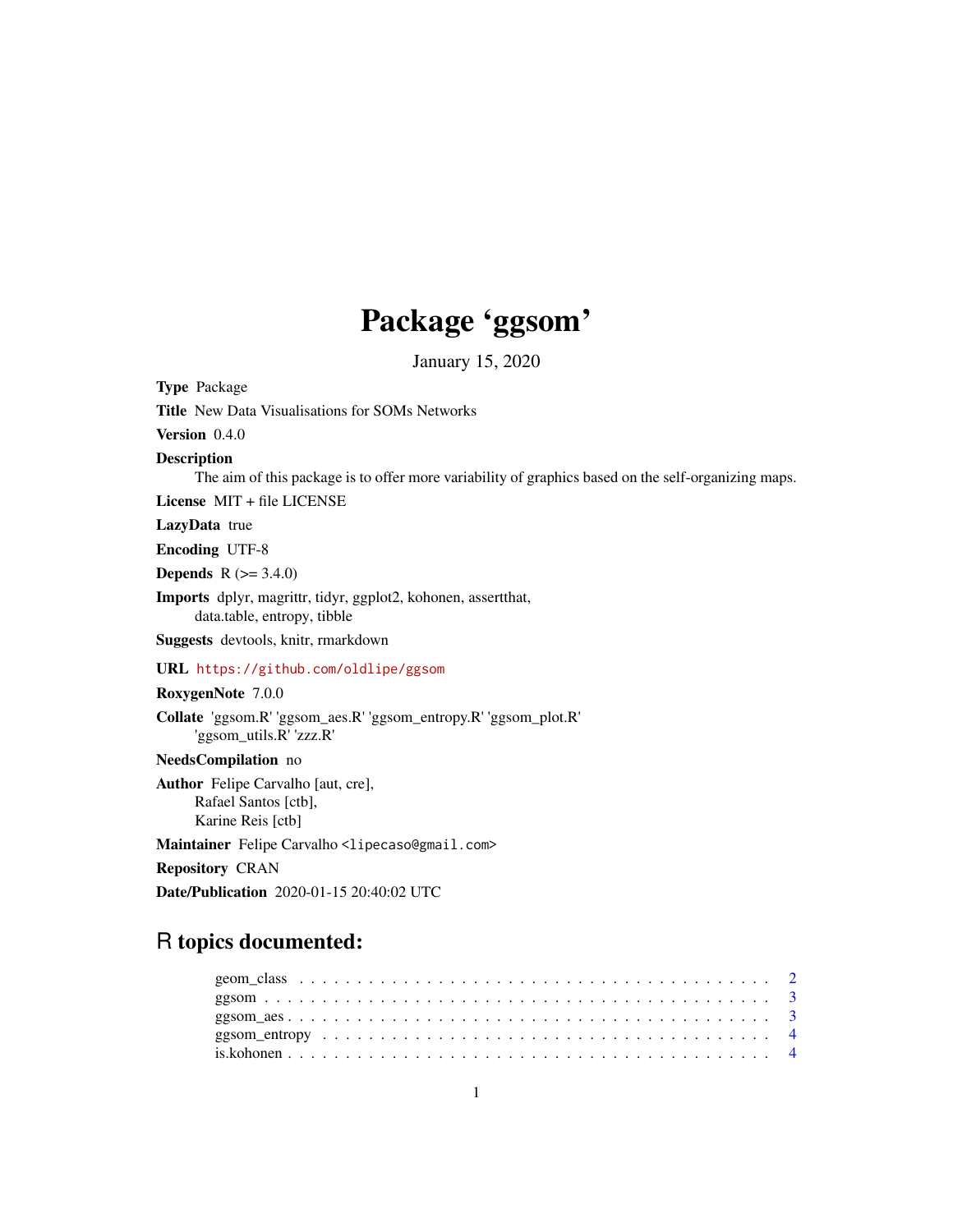#### <span id="page-1-0"></span>**Index** [5](#page-4-0). The second state of the second state of the second state of the second state of the second state of the second state of the second state of the second state of the second state of the second state of the second

#### Description

Visualization of the classes corresponding to each neuron of the SOM

#### Usage

```
geom_class(object_som, class = NULL, x_0 = 3, y_0 = 5.5, x_e = 3, y_e = 6.3)
```
#### Arguments

| object_som | object of Kohonen package                                    |
|------------|--------------------------------------------------------------|
| class      | categorical vector corresponding to the class of the dataset |
| $X_0$      | x-axis to map the number of observations of each neuron      |
| $y_0$      | y-axis to map the number of observations of each neuron      |
| $x_e$      | x-axis to map the entropy of each neuron                     |
| $V_e$      | y-axis to map the entropy of each neuron                     |

#### Value

ggplot2 object

#### Author(s)

Felipe Carvalho, <lipecaso@gmail.com>

#### References

'ggplot2' package (https://CRAN.R-project.org/package=ggplot2)

#### Examples

```
# Creating SOM object
iris\_som \leftarrow kohonen::som(X = as_matrix(iris[1:4]),grid = kohonen::somgrid(xdim = 5,
                                                     ydim = 5,
                                                     neighbourhood.fct = "gaussian",
                                                     topo = "rectangular"),
                          rlen = 100)
```

```
# Creating ggsom class plot
geom_class(iris_som, class = iris$Species,
          x_0 = 1, y_0 = 6,
          x_e = 1.1, y_e = 7.4
```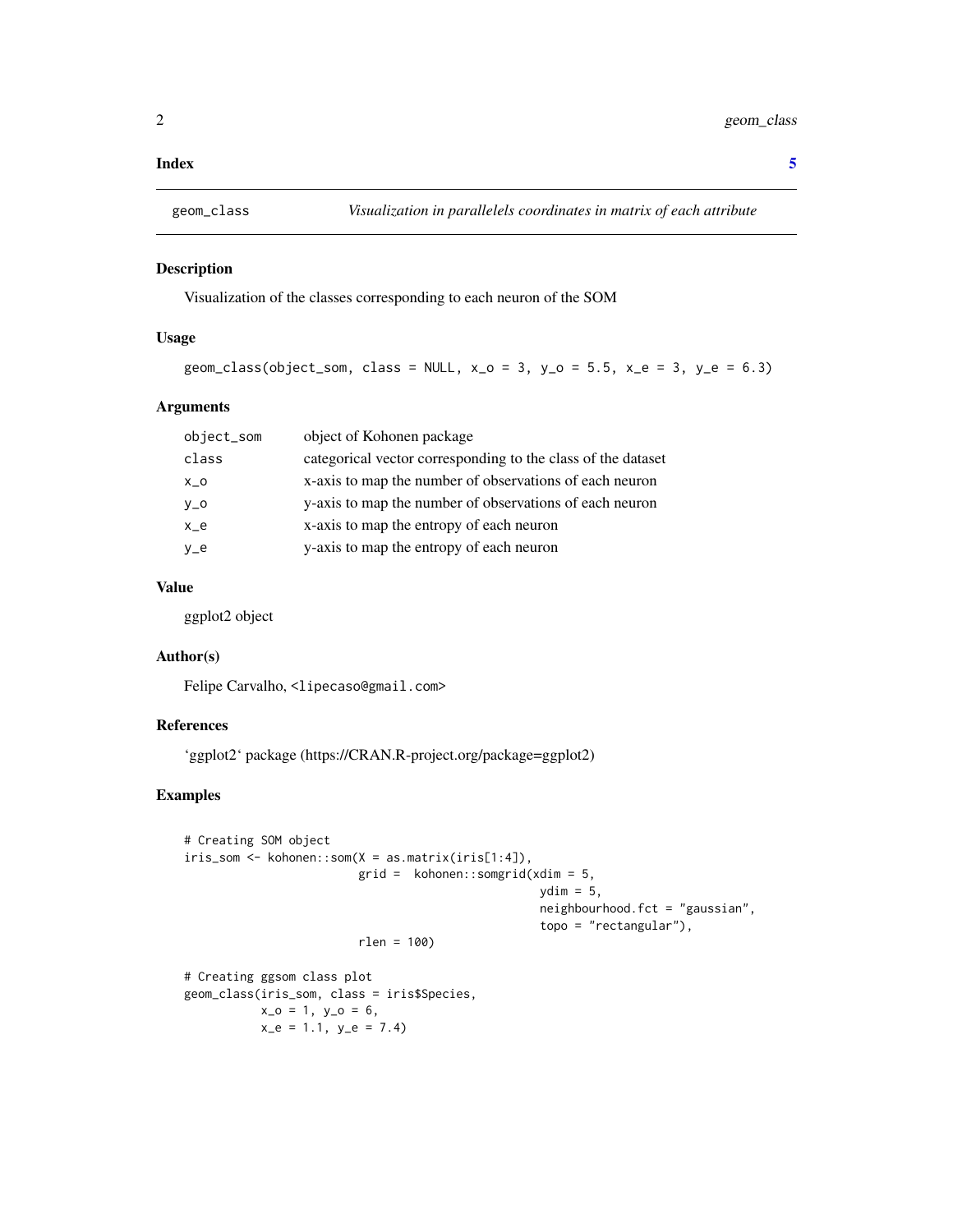<span id="page-2-0"></span>ggsom *ggsom*

#### Description

The aim of this package is to offer more variability of graphics based on the self-organizing maps

#### ggsom\_aes *kohonen package object modeling*

#### Description

Function to map each SOM neuron with its corresponding class

#### Usage

ggsom\_aes(object\_som, class)

#### Arguments

| object_som | object of kohonen package                                    |
|------------|--------------------------------------------------------------|
| class      | categorical vector corresponding to the class of the dataset |

#### Value

data.table model used in visualizations

#### Author(s)

Felipe Carvalho, <lipecaso@gmail.com>

#### References

'Kohonen'package (https://CRAN.R-project.org/package=kohonen)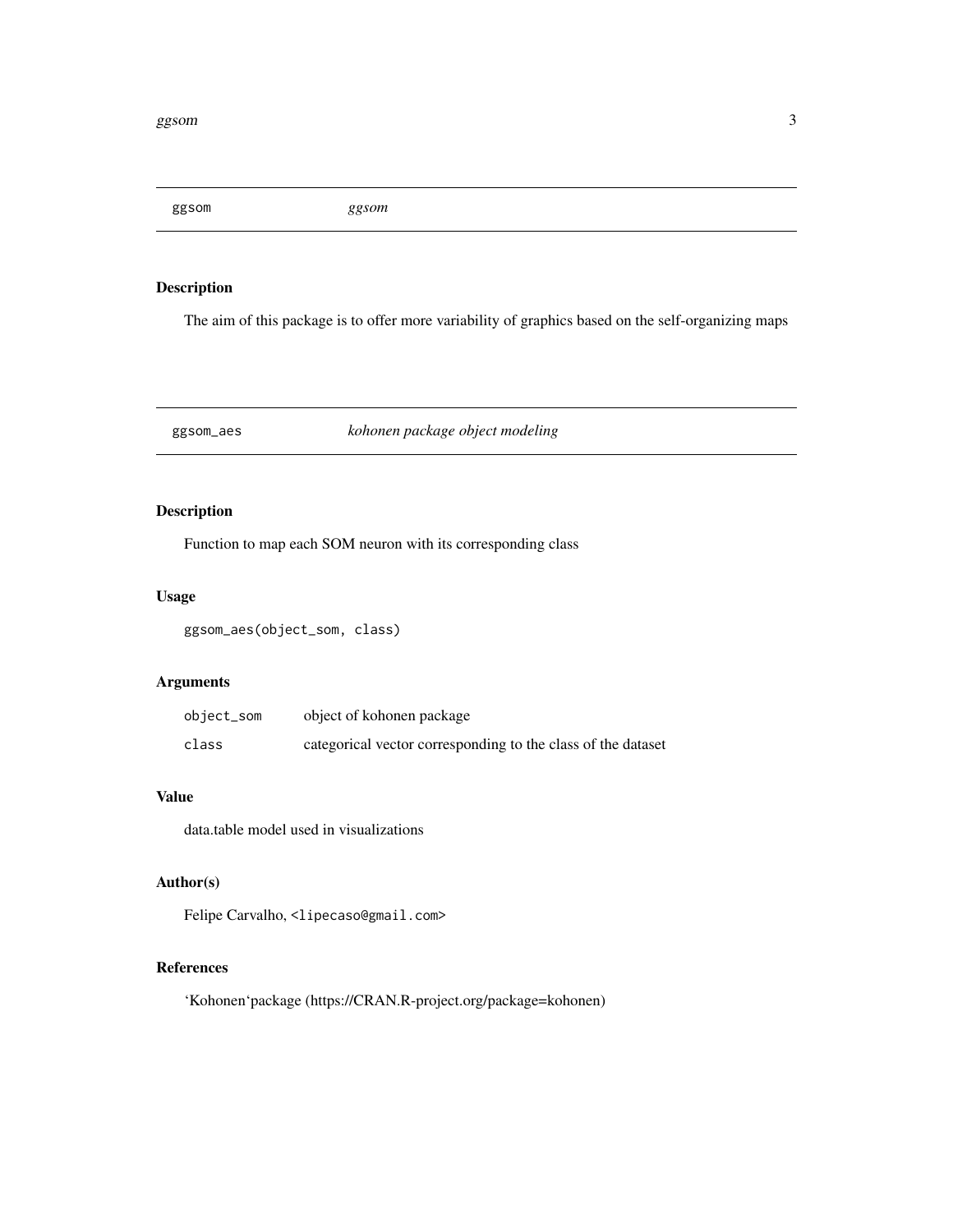<span id="page-3-0"></span>

#### Description

Entropy calculation using the maximum likelihood method

#### Usage

```
ggsom_entropy(ggsom_aes)
```
#### Arguments

ggsom\_aes kohonen package object modeling

#### Value

Data set with the purity attribute added in Tibble

#### Author(s)

Felipe Carvalho, <felipe.carvalho@inpe.br>

is.kohonen *verifies that the object inherits kohonen object*

#### Description

if object inherits kohonen class return TRUE otherwise FALSE

#### Usage

is.kohonen(object\_som)

#### Arguments

object\_som object of Kohonen package

#### Value

Boolean value

#### Author(s)

Felipe Carvalho, <lipecaso@gmail.com>

#### References

'Kohonen'package (https://CRAN.R-project.org/package=kohonen)